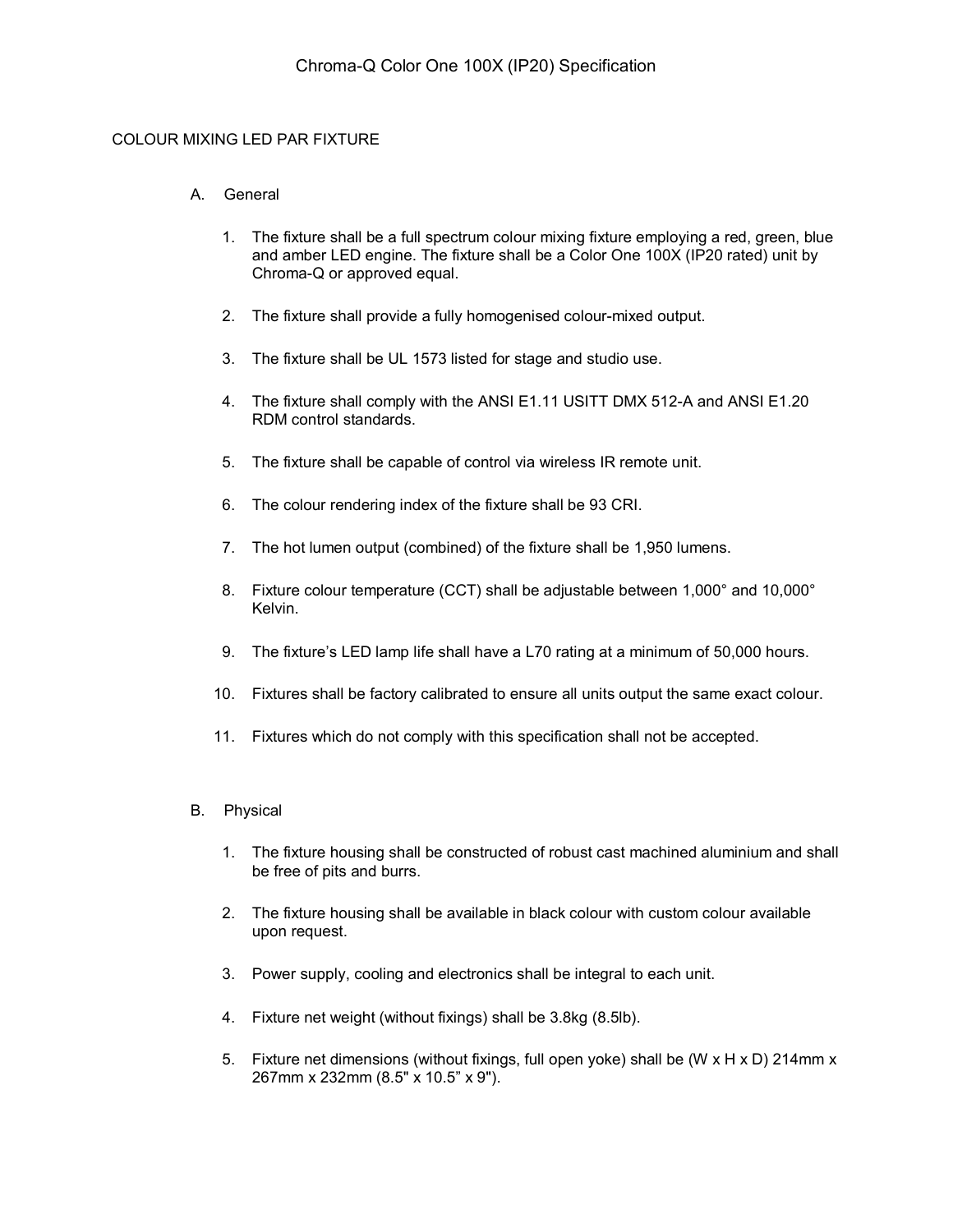# Chroma-Q Color One 100X (IP20) Specification

- 6. The fixture shall include a built-in 6.25" accessory holder.
- 7. The fixture shall include a built-in split yoke for mounting purposes.
- C. Agency Compliance and Environmental
	- 1. The fixture shall be UL Listed and shall be so labeled.
	- 2. The fixture Approvals shall include the following: CISPR 15/EN55015 & EN61547, FCC Part 15 Subpart B:2012 003:2012, CSA C22.2, UL 1573, IEC 60598
	- 3. The IP rating of the fixture shall be IP20 for dry location use.
- D. Thermal
	- 1. The fixture shall be cooled via natural convention without the aid of fans.
	- 2. The fixture shall operate in an ambient temperature range of  $0^{\circ}C$  (32 $^{\circ}F$ ) minimum, to 40° C (104°F) maximum ambient temperature.
	- 3. The fixture shall provide automatic protection to reduce the output when the internal temperature reaches the maximum limit due to extreme ambient temperature conditions.
- E. Electrical
	- 1. The fixture shall be equipped with an internal power supply.
	- 2. The power input rating of the fixture shall be 100V to 240V 50/60 Hz 125VA.
	- 3. The fixture's power supply shall have a power factor of 0.5.
	- 4. The fixture's maximum power consumption shall not exceed 63W.
	- 5. The fixture's stand-by power consumption shall be 5.5W.
	- 6. Fixture In/Out power shall be via Neutrik powerCON TRUE1 connectors.
	- 7. The fixture requires power from a constant non-dim power source.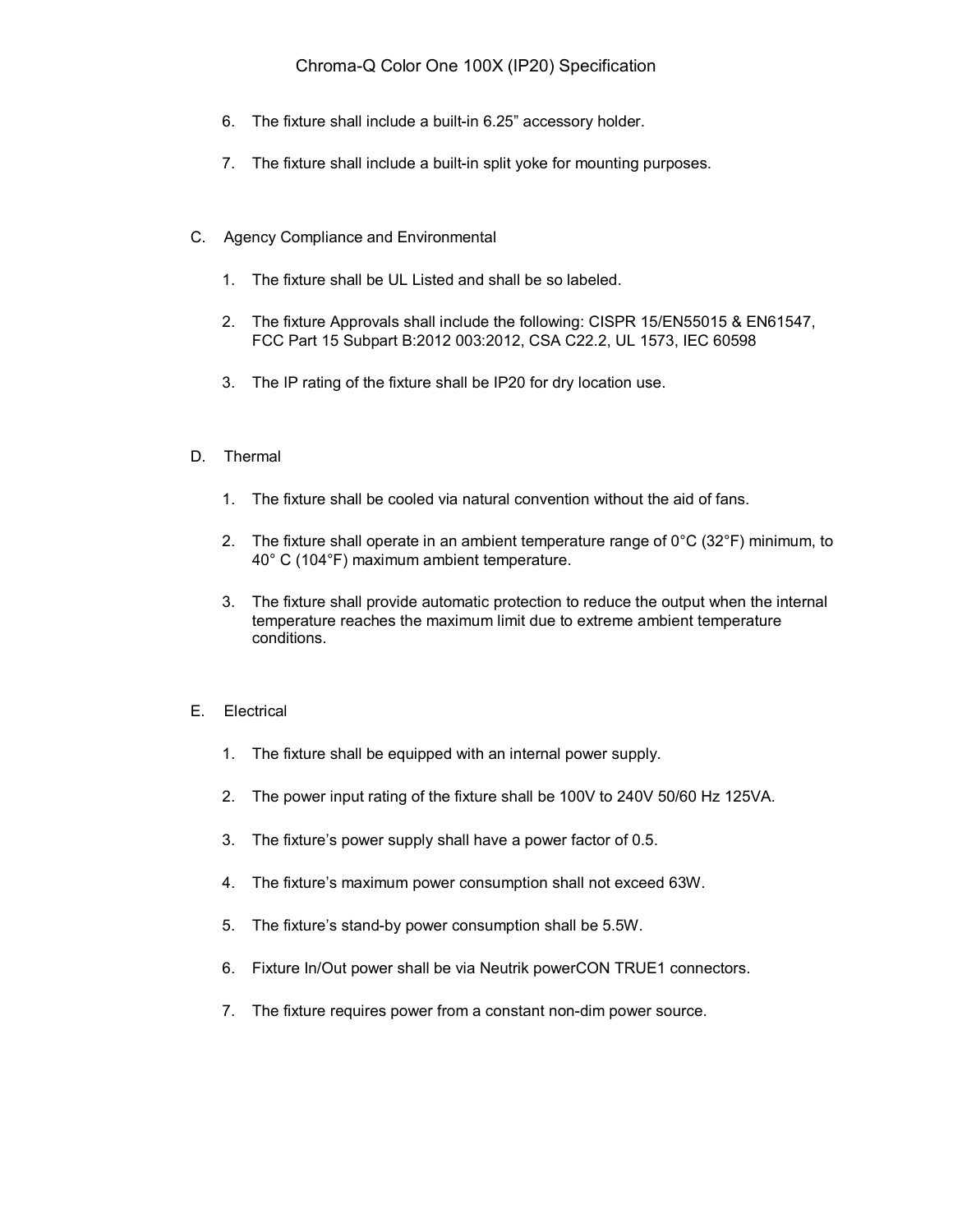- F. Optical
	- 1. The fixture shall incorporate fully homogenized colour mixing optics to eliminate the projection of multiple unsightly colour separation shadows from the different colour sources in the fixture.
	- 2. The fixture beam angle shall be 19°.
- G. Light Emitting Diodes
	- 1. The fixture shall be equipped with one LED Engine.
	- 2. The fixture LED Engine shall utilize a combination of red, green, blue and amber LEDs.
	- 3. All LEDs used in the fixture shall be of high brightness and proven quality from reputable LED manufacturers.
	- 4. LED systems manufacturers shall utilize an advanced production LED binning process to maintain LED color consistency.
	- 5. LEDs shall be rated for a 50,000-hour LED life to 70% intensity (L70).
- H. Dimming
	- 1. The LED system shall be digitally driven using high-speed pulse width modulation (PWM).
	- 2. The fixture shall offer 4 LED scan rate (PWM) frequency modes for compatibility with video broadcast equipment in order to avoid a flickering effect
	- 3. The dimming curve shall be of theatrical grade for smooth dimming over longer timed fades and at low intensities.
- I. Control and User Interface
	- 1. The fixture shall be equipped with two 5-Pin XLR connectors (In and Out) for data control via DMX512-A protocol.
	- 2. The fixture shall be ANSI E1.20-2010 RDM (Remote Device Management) control standard capable.
	- 3. The fixture shall be capable of standalone operation: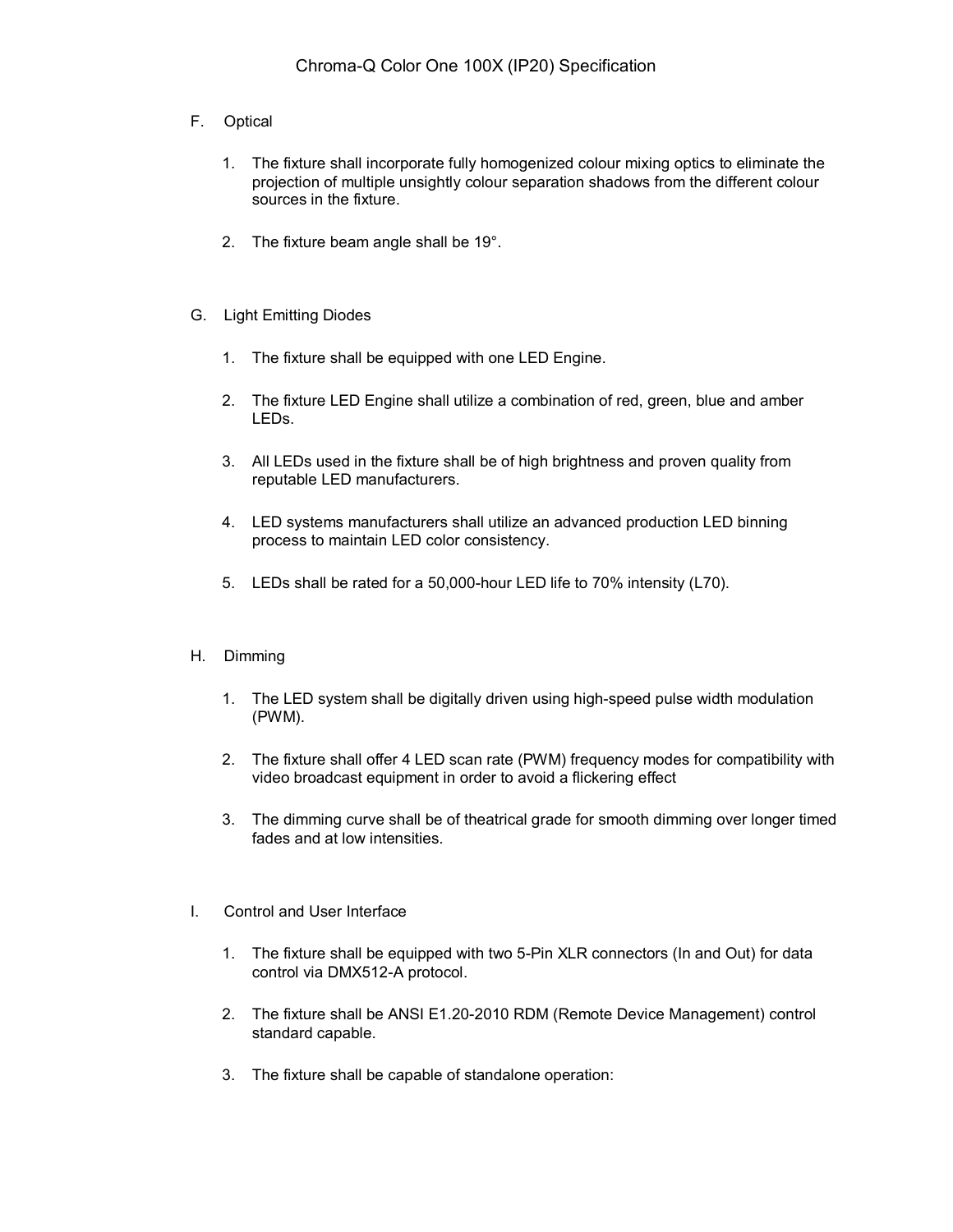- a. The fixture shall be assignable as either a master or slave standalone unit.
- b. Slave designated fixtures can be linked together via DMX cables and controlled from designated master fixture.
- 4. The fixture shall be capable of control in standalone operation via a wireless IR remote control unit. IR remote control options shall include:
	- a. Fixture power on and power off.
	- b. Fade in and out.
	- c. 15 colour selection plus white.
	- d. Four effects selection: full color scroll (flash), warm color scroll (strobe), fade in/fade out, and cold color scroll (smooth).
- 5. The fixture shall be equipped with a two-line backlit LCD display for viewing menu control and configuration functions.
- 6. The fixture shall be equipped with four push buttons located beneath the LCD display for accessing menu control and configuration functions.
- 7. The fixture shall offer the following DMX control modes and standalone modes to include:
	- a. RGBA 4 channel DMX mode providing 4 channels for red, green, blue, amber control.
	- b. RGBAI– 5 channel DMX mode providing 1 channel for intensity and 4 channels for red, green, blue, amber control.
	- c. HSI 3 channel DMX mode providing 3 channels for hue, saturation, intensity control.
	- d. RGB 3 channel DMX mode providing 3 channels for red, green, blue, control. Amber automatically added when mixing colours that require it.
	- e. MLED RGB 3 channel DMX mode providing 3 channels for red, green, blue, control.
	- f. Master mode to assign unit as master in standalone operation.
	- g. Slave mode to assign unit as slave in standalone operation.
- 8. The fixture shall offer configuration and control options including but not limited to:
	- a. Look Store mode:
		- 1) Selection of five factory-programmed default looks in standalone operation (Look 1 - 5):
			- a) Look 1 Blue
			- b) Look 2 Cyan
			- c) Look 3 Magenta